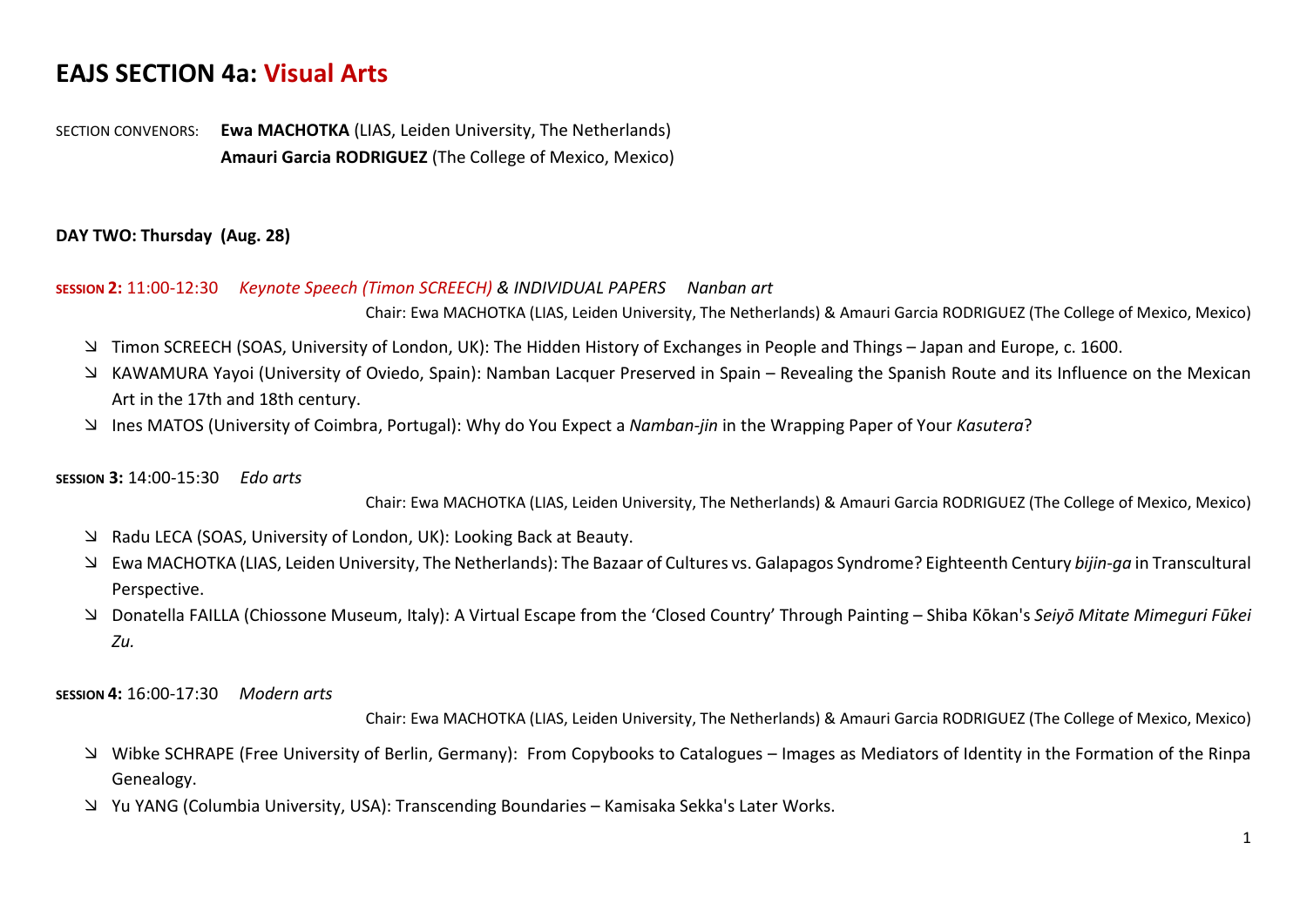# **DAY THREE: Friday (Aug. 29)**

**SESSION 5:** 9:00-10:30 *PANEL Japanese Buddhist Art in European Collections (Part I)* 

Chair: Josef KYBURZ (CNRS / Centre de recherches sur les civilisations de l'Asie orientale (CRCAO), France)

- Josef KYBURZ (CNRS / Centre de recherches sur les civilisations de l'Asie orientale (CRCAO), France): Presentation of the Research Project 'Japanese Buddhist Art in European Collections'.
- Johannes WIENINGER (Österreichisches Museum für angewandte Kunst, Austria): Buddhist Objects in the MAK's Heinrich von Siebold Collection.
- Jérôme DUCOR (Musée d'ethnographie de Genève, Switzerland): Buddhist Japonisme.

### **SESSION 6:** 11:00-12:30*PANEL Japanese Buddhist Art in European Collections (Part II)*

Chair: Josef KYBURZ (CNRS / Centre de recherches sur les civilisations de l'Asie orientale (CRCAO), France)

- ÔTSUKA Norihiro (Hôsei University, Japan): Analysis of Japanese Buddhist paintings in Europe Based on Textual Data.
- TAKAHASHI Yusuke (Kanagawa Prefecture Kanazawa Bunko Museum, Japan): Formation and Development of the Image of Aizen-myôô and Examples in European Museums.
- Irene M. TOMOE STEINECK (Ostasiatisches Seminar, Switzerland): Database Projects and Their Impacts on Art Collections.

### **SESSION 7:** 14:00-15:30 *Construction of Art History*

Chair: Ewa MACHOTKA (LIAS, Leiden University, The Netherlands) & Amauri Garcia RODRIGUEZ (The College of Mexico, Mexico)

- Julia SAPIN (Western Washington University, USA): Reasserting the Local The Art Journal *Kokka* and Self-Representation in Japan in the Late Nineteenth Century.
- Meghen JONES (Sainsbury Institute for the Study of Japanese Arts and Cultures, UK): Inserting Japanese Craft into the Discourse of Modernism The Establishment of *Bijutsu Kōgei* (Art Craft) at the Teiten and Kokuten in 1927.
- TACHIKI Satoko (Tamagawa University, Japan): Legacy of Kakuzo Okakura After the Great Japan Earthquake.

### **SESSION 8:** 16:00-17:30 *Japan's art in global perspective*

Chair: Ewa MACHOTKA (LIAS, Leiden University, The Netherlands) & Amauri Garcia RODRIGUEZ (The College of Mexico, Mexico)

- Rosina BUCKLAND (National Museum of Scotland, UK): Who Owns Japanese Art?
- Louise BOYD (University of Glasgow, UK): The Universality of Sex and Art A Discussion of Recent *Shunga* Exhibitions.